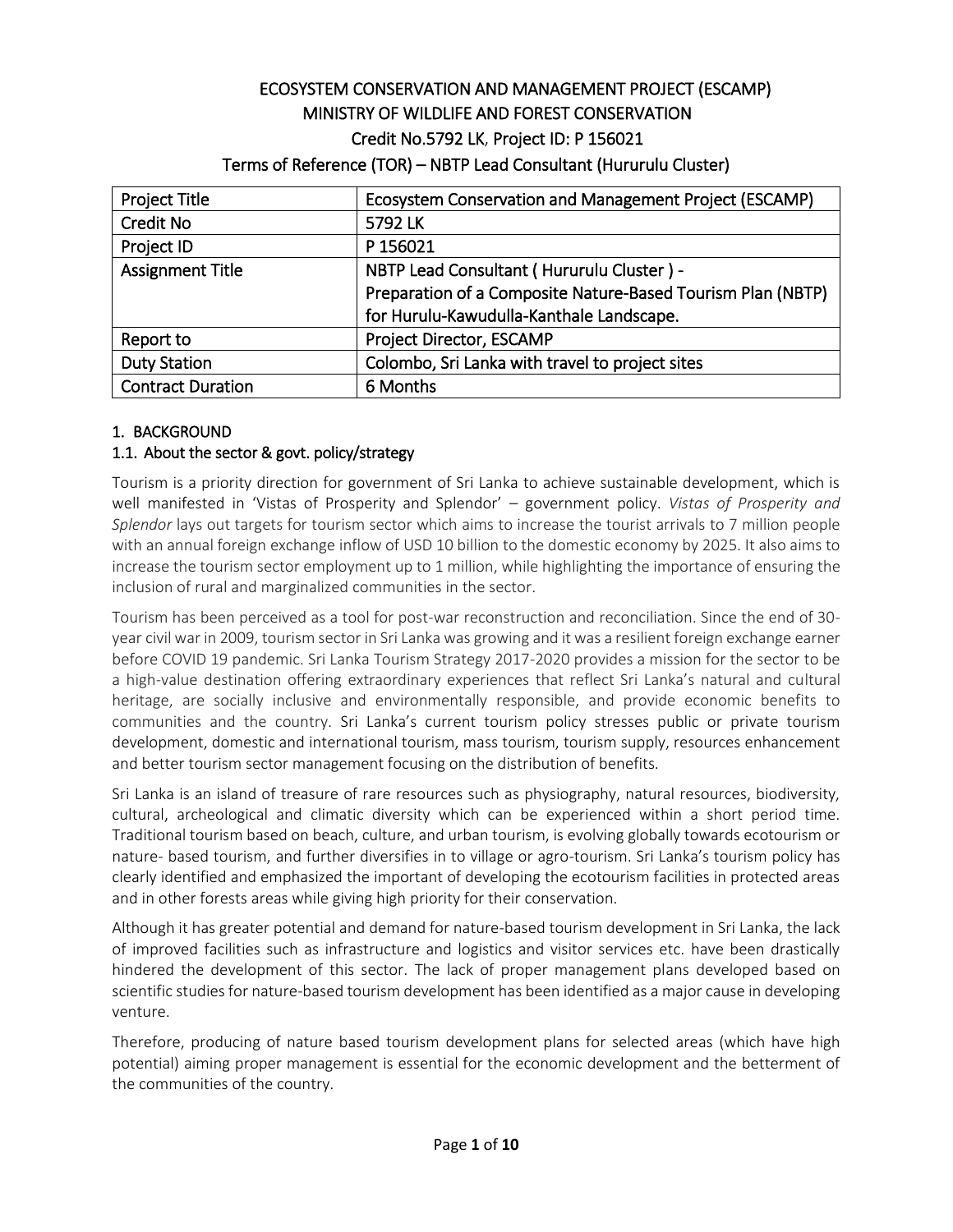# 1.2. Brief description of the project

The World Bank has extended a credit to the Government of Sri Lanka (GoSL) for the Ecosystem Conservation and Management Project (ESCAMP) with the aim of improving the management of sensitive ecosystems in selected locations for conservation and community benefits. The Ministry of Wildlife and Forest Conservation (MoWL&FC) executes the project through a Project Management Unit (PMU) in coordination with the Forest Department (FD) and the Department of Wildlife Conservation (DWC) for the implementation of the project activities.

Component 3 of ESCAMP supports protected area (PA) management and institutional capacity. Under this component, sub-component 3(b) aims at enhancing the quality of nature-based tourism opportunities in priority Protect Areas (PAs) under the jurisdiction of the DWC and FD, including marine PAs. In accordance with this aim, ESCAMP supports the development of nature-based tourism strategies and plans including marketing strategies for the two leading project implementation agencies (IAs) – the DWC and FD. DWC and FD shall closely collaborate with the Sri Lanka Tourism Development Authority (SLTDA) to ensure the proposed strategies and plans are incorporated into the overall country tourism strategies.

In this context, preparation and improvement of Nature-Based Tourism Plans (NBTPs) in selected PAs is a key specific activity supported by the project. Selected prioritized interventions of proposed NBTPs will be financed by ESCAMP as well. Nature-based tourism planning is a recognized tool to guide the development of tourism in a PA by synthesizing and representing the vision of all the stakeholders while fulfilling the conservation objectives for the site which shall provide a clear time-bound blueprint on nature-based tourism management over time in a particular PA.

# 2.OBJECTIVES OF THE ASSIGNMENT:

To prepare a comprehensive NBTP for HKK Cluster which includes 6 Protected Areas (PAs) namely Hurulu (FR), Galoya (FR), Chundakadu (FR), Kawudulla (NP), Minneriya (NP) and Somawathie (NP) within Hurulu-Kawudulla-Kanthale landscape to establish and enhance the quality of environmentally sustainable, naturebased tourism and visitor services in these sites, based on the needs and carrying capacity assessments.

# 3.SCOPE OF WORK AND PROJECT SITES

Project sites:

# Project sites include;

Hurulu Forest Reserve (FR), Galoya Forest Reserve (FR), Chundakadu Forest Reserve (FR), Kawudulla National Park (NP), Minneriya National Park(NP) and Somawathie National Park (NP) within Hurululu-Kawudulla-Kanthale (HKK) Landscape.

# Scope of work

The scope of work will include, but are not limited to the following:

The NBTP Lead Consultant (Hururulu Cluster) will lead the assignment to prepare 1 Composite and comprehensive NBTP for a cluster of PAs located in the North-Central Province, namely Hurulu (FR), Galoya (FR), Chundakadu (FR), Kawudulla (NP), Minneriya (NP) and Somawathie (NP) within the Hurululu-Kawudulla-Kamthale (HKK) Landscape.

# 3 KEY TASKS

# TASK 1- Preparation of a Joint NBTP for the HKK Cluster

 $\blacksquare$  The NBTP Lead Consultant (Hururulu Cluster) will carry out the consultancy (all tasks detailed in the section 2.2) with the fullest support of the assigned NBTP Counterpart Consultant (Hurulu Cluster).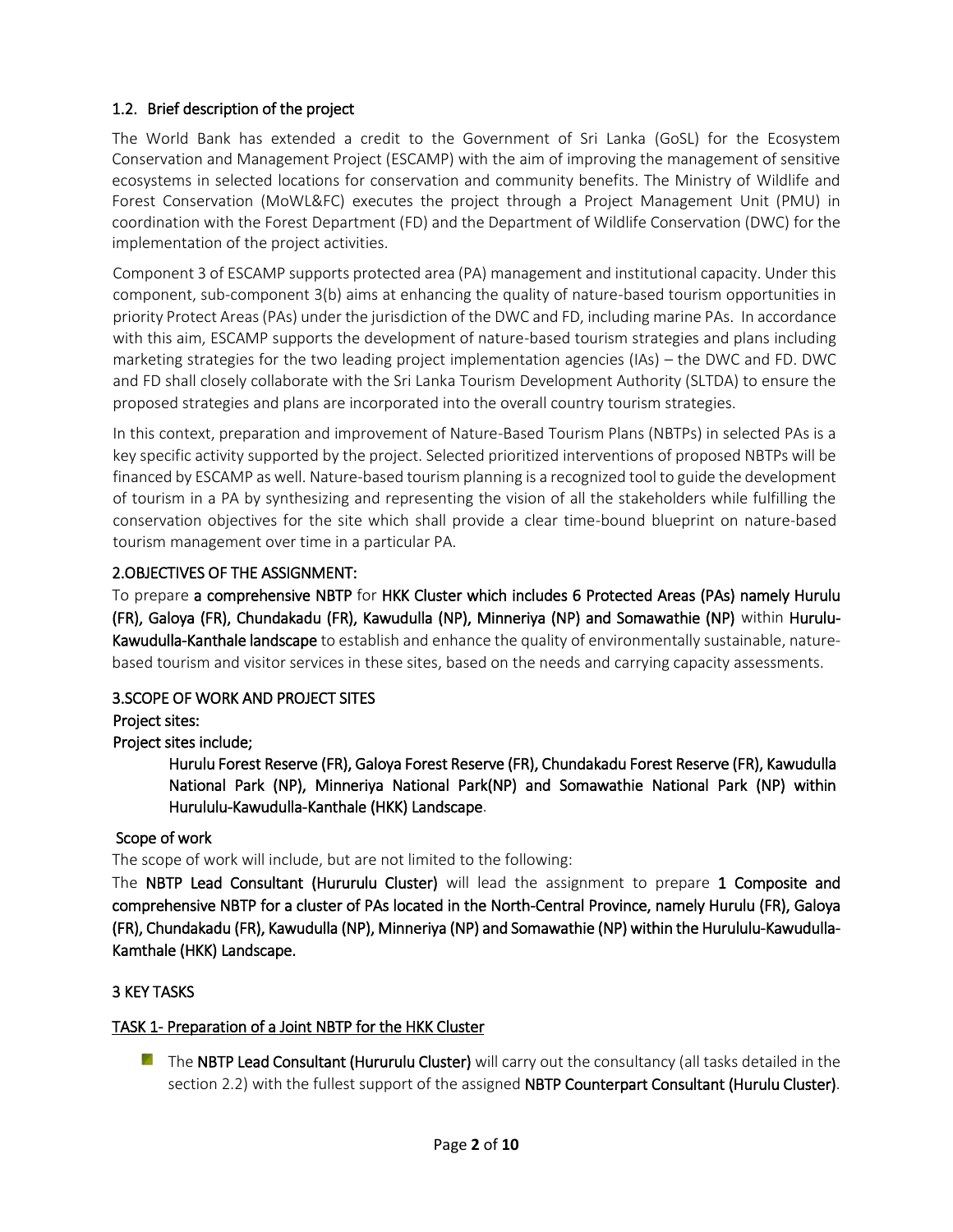- Lead in preparation of a Composite NBTP for the Hurulu Cluster which includes 6 PAs currently managed under the purview of the DWC and FD.
- $\blacksquare$  The NBTP Lead Consultant (Hururulu Cluster) shall ensure the participation of Implementing Agency (IA) staff in the NBTP development process sharing and enhancing their knowledge and technical capacities. IA staff will support in collecting/providing information and in any other assistance required.
- **L** Liaise closely with field-based teams of the two leading IAs in data collection, conducting field verification where required to complete the afore mentioned tasks in the preparation of the cluster NBTP.
- **All the specialized expertise needed for the assignment should be identified by the Consultant at** inception level and inform the PMU in written in the Inception Report. Such expertise has to come from the local market.
- The NBTP shall set a vision, goal, objectives, strategies, and actions for nature-based tourism development and management in the cluster.
- As a part of the NBTP preparation the consultant is required to conduct the following key subactivities.
	- Assess the status of NBT activities within all 6 PAs and to conduct a SWOT analysis identifying strengths, weaknesses, opportunities and threats in the context of today's tourism context post the Covid 19 Pandemic. There should be specific focus presented on both targeting both the international and local tourism market and niche areas.
	- Identify the types of activities that are suited for each park (or PA) based on their unique salient features and potential NBT activities that can complement each other connecting/within the selected 6 PAs.
	- Identify the benefits of clustering these sites and how collaboration can benefit overall tourism management and quality offered to the potential visitors.
	- Present an inventory of salient features and tourism related attributes and an assessment of current infrastructure facilities for tourism available in each cluster PA, their suitability for NBT activities and identify any improvements/new infrastructure needs required in line with the plan being prepared.
	- Assess the tourism carrying capacity of the selected PAs at the level of effective/permissible carrying capacity of visitors and vehicles to achieve the following, in simple the number of tourists that can visit the site without leading to overcrowding.
		- o Set ceiling levels for each PA on the number of visitors allowed to enter a PAs at any given time;
		- o Identify areas that can be opened to tourism as nature-based tourism zones within the PAs;
		- o Provide recommendations on managing or maintaining or reducing visitors to permissible levels (when and where applicable), and as to where the parks can be opened for visitation in alternate seasons depending on potentials around the siting and movement of wildlife and climatic conditions.
- **The recommended nature-based tourism activities will be planned (Based on SWOT analysis) to** enhance and utilize the strengths and opportunities while overcoming weaknesses and mitigating potential threats.
	- It shall identify means and measures of managing/enhancing existing tourism assets within the PAs and activities within set visitation thresholds.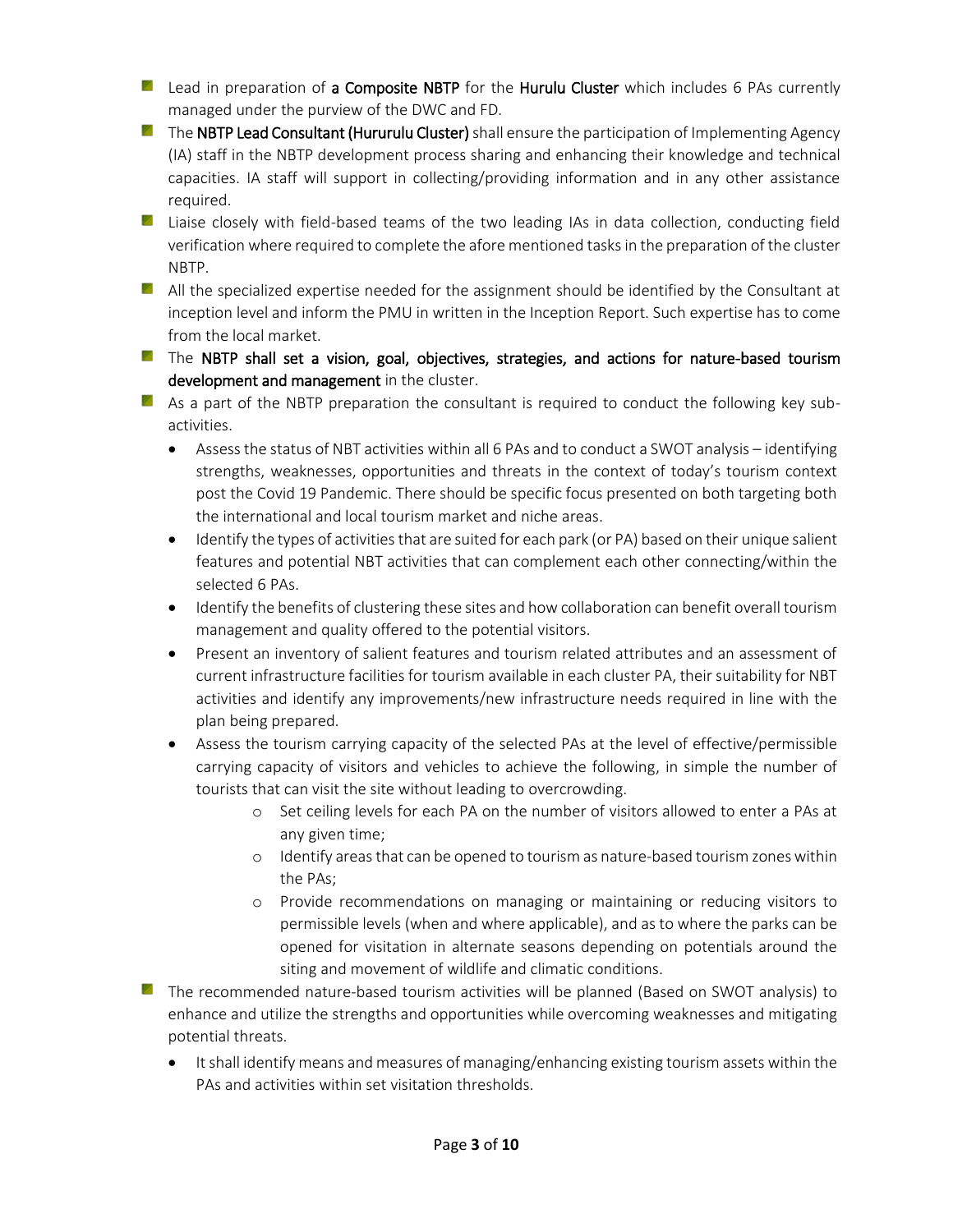- NBTP should include novel, innovative, low impact, income generating, economically viable and sustainable activities suited to the respective PAs which will enhance conservation benefits and be non-detrimental. Where possible examples and recommendations of similar initiatives should be provided as guidance to the IAs.
- Explore and ensure long-term benefit sharing and sustainability through consultation, participation and collaboration with the local communities, private sector and other stakeholders.
- As part of this action the consultant shall convene consultative meetings with local tourist hotels in the area, including those running luxury camping facilities and resort chains in order to also understand best practice and learning as well as twinning opportunities for capacity building, innovation etc. that can be transferred to the IA.
- **D** Ownership of these 6 NBTPs<sup>1</sup> will be with the two IAs. The Consultant will be responsible for the drafting NBTPs, timely completion of the NBTPs and providing guidance to the IAs during the planning process.
- **E** Under the context of Covid-19 pandemic impact and restrictive response measures therein, the Consultant shall lead to prepare the NBT plan for HKK Cluster, recommending to build/rebuild the nature-based tourism in a sustainable manner by identifying proactive and innovative measures for Sri Lanka;

## **The NBTPs shall include an Implementable Site Specific Action Plans with specific recommended** activities to be carried out by two IAs in next 5 -10 years.

### TASK 2 - Development of Supplementary Codes to the NBTP

- Y. Develop codes and standards for privately-operated tourist facilities located in the vicinity of or within the PAs where applicable.
- o. Develop generic guidelines for environmentally acceptable and culturally appropriate practices for all new tourism activities in the PAs proposed.
- ggi. Develop guidelines for visitor codes of practices, such as recommended Do's and Don'ts for visitors.
- y Develop monitoring mechanisms to assess the long-term impact and quality of tourism activities that will feed back into operational maintenance.
- o. Develop communication and marketing strategies and a marketing plan for each respective PA as a component of the cluster NBTP.
- **E** Ensure thematic synchronization of individual NBTPs with national and regional tourism strategies and plans as well as in line with the Protect Area Management Plans for the respective PA.

 $\overline{\phantom{a}}$ 

<sup>&</sup>lt;sup>1</sup> The NBTP should:

**Be consistent and integrated with the Protected Area Management Plan for the respective PA;** 

Be structured and written in a way that the personnel attached to the PA will be able to take the plan and implement it with minimum effort and maximum understanding;

Contain a level of detail consistent with the types of recommendations that are made and with the technical expertise of protected area personnel and others who will be carrying out the plan.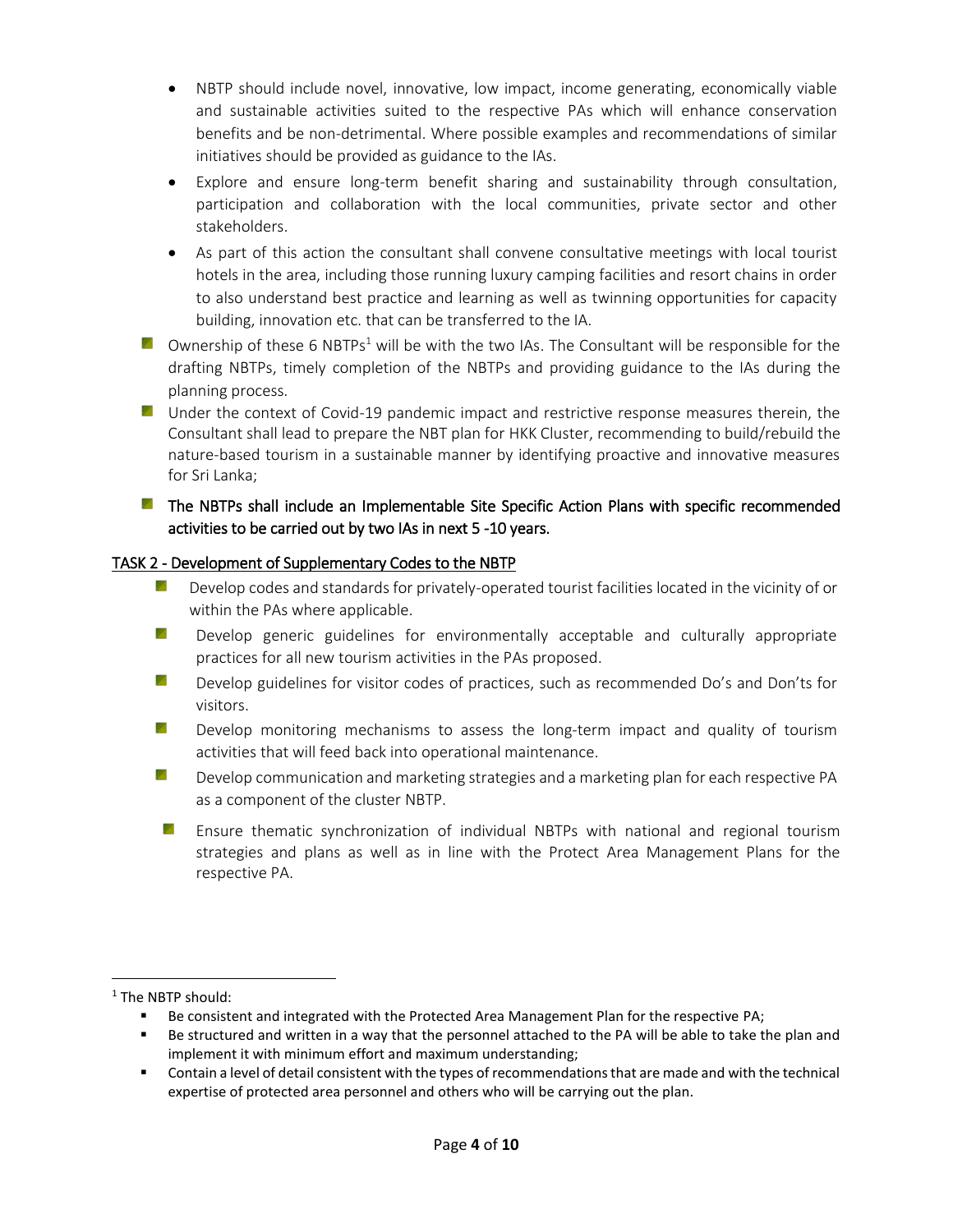## 3.1 Preliminary work – Views, Surveys and Field work

As a part of the NBTP preparation the NBTP Lead Consultant (Hurulu Cluster) is required to planned (with the assistance of the NBT Counterpart Consultant (Hurulu Cluster) and conduct the following key subactivities.

- Study current visitor trends against the existing infrastructure, importance of the site based on its conservation value and through observation of tourism trends in the park, its ability to sustain growing trends in tourism and identify any due management strategies required.
- Assess the status of NBT activities within the PAs and to conduct a SWOT analysis identifying strengths, weaknesses, opportunities and threats in the context of today's tourism context post the Corvid 19 Pandemic. There should be specific focus presented on both targeting both the international and local tourism market and niche areas.
	- As part of this action the consultant shall convene consultative meetings with Implementing Agencies (IAs), local tourist hotels in the area, including those running luxury camping facilities and resort chains in order to also understand best practice and learning as well as twinning opportunities for capacity building, innovation etc. that can be transferred to the IA.
	- Explore and ensure long-term benefit sharing and sustainability through consultation, participation and collaboration with the local communities, private sector and other stakeholders.

## 3.2 Preparation of Reports/Documents

- The NBTP Lead Consultant (Hurulu Cluster) will prepare (with the assistance of the Counterpart Consultant) preliminary reports, inception report, interim report and drafting the detail NBTP for Hurulu Cluster,
- Advise the NBTP Counterpart Consultant in carrying out surveys, assessments, studies and coordinating and conducting meetings, consultations and trainings etc.
	- Advise the NBTP Counterpart Consultant (Hurulu Cluster) in preparation of a time based detail action plan for the assignment, SWOT analysis report, carrying capacity assessment report and potential nature based tourism activities report for each PA included in the Hurulu cluster,
	- Drafting and finalizing of NBTP for Hurulu Cluster

# 3.3 Dissemination workshops/presentations

- **NBTP Lead Consultant (Hurulu Cluster)** will be responsible for the drafting and timely completion of the NBTPs and providing guidance to the FD/DWLC during the planning process.
- Liaise closely with field-based teams of the FD & DWLC, conducting field verification and data collection where required to complete the afore mentioned tasks in the preparation of NBTPs;
- Ensure thematic synchronization of individual NBTPs with national and regional strategies and plans on tourism as well as in line with the respective PA management plans.
- The NBTP Lead Consultant (Hurulu Cluster) will be responsible in leading the stakeholder discussions relevant to the NBTP preparation along with the IAs and ensure in documentation.

### 3.4 Training/knowledge transfer

- **Provide capacity building on the processes involved with conducting tourism carrying capacity** assessments and NBT planning for IAs staff in line with the above-mentioned planning process.
- The training should be conducted in line with a pre-prepared plan which will be agreed by both consultants and IAs.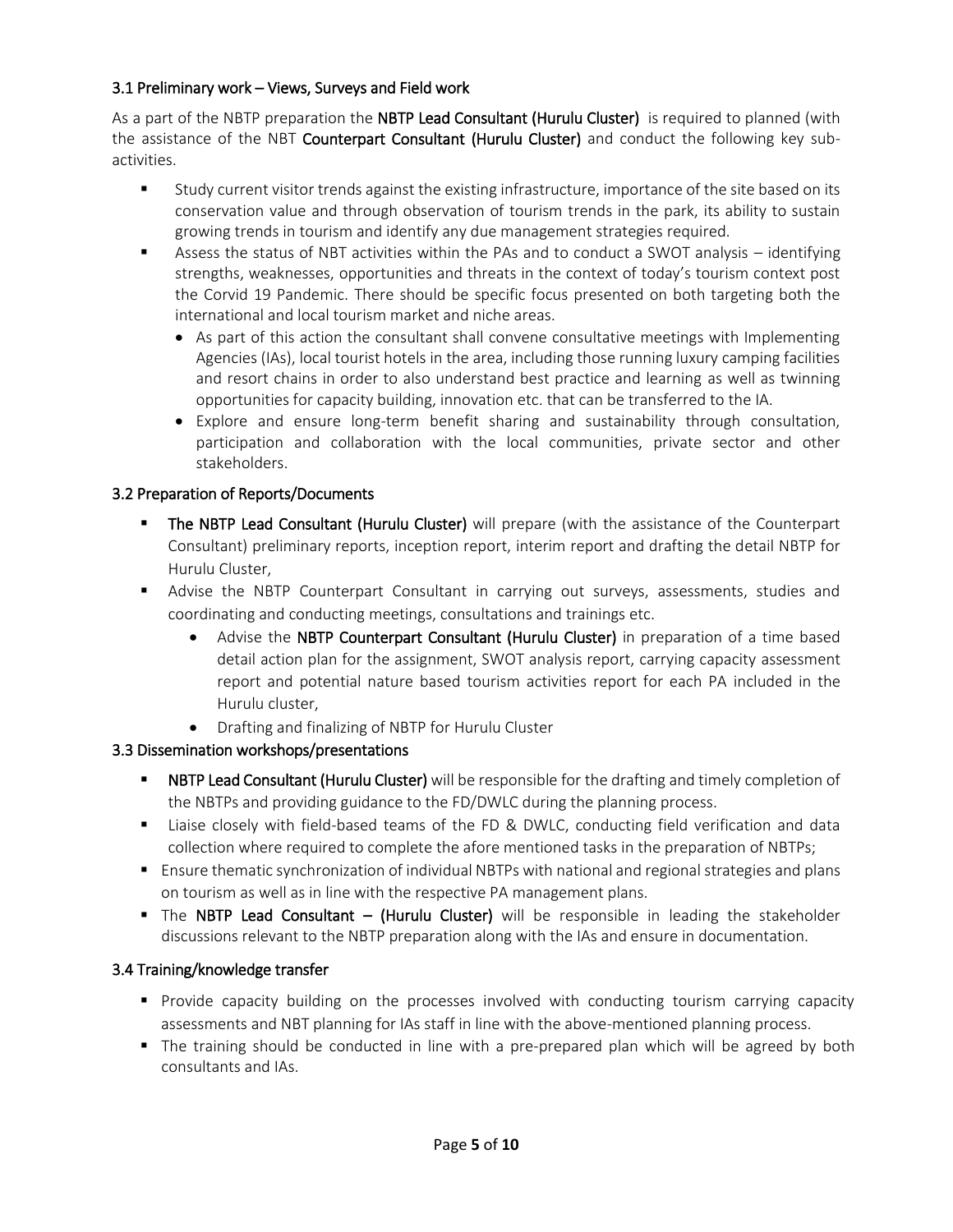## 3.5 Evaluation of the assignment

The management plans and other documents that needs to be delivered by the Consultant will be evaluated by a Committee appointed by the Project Director/ESCAMP, consisted of representatives of FD, DWLC and ESCAMP and external experts.

### 4.DURATION OF THE CONSULTANCY

6 Months (Part Time)

## 5.SCHEDULE FOR COMPLETION OF TASKS

|               | Title of Report/Deliverable                                                                                              | Due within date<br>from beginning<br>of assignment |
|---------------|--------------------------------------------------------------------------------------------------------------------------|----------------------------------------------------|
| 1             | Inception Report, including the detail methodology and action<br>plan etc.                                               | $1st - 2nd$ week                                   |
| $\mathcal{P}$ | Interim report with work carried out, consultations, workshops<br>meetings, surveys, data collection processes and plans | $10^{th}$ -12 <sup>th</sup> week                   |
| 3             | First $(1st)$ draft of Composite NBT Plan for Hurulu Cluster                                                             | $15^{\text{th}} - 16^{\text{th}}$ week             |
| 4             | Second (2 <sup>nd</sup> ) draft of Composite NBT Plan for Hurulu Cluster                                                 | $18th - 20th$ week                                 |
| 4             | Final Composite NBT Plan for Hurulu cluster with a<br>implementable Action plans which include 6 PAs                     | 24 <sup>th</sup> week                              |

# 6.DATA, SERVICES AND FACILITIES TO BE PROVIDED BY THE CLIENT

### 6.1 Reports, information access

The necessary arrangements will be made by the ESCAMP in collecting available reports, documents and other information with FD and DWLC and other institutions.

### 6.2 Office facilities, transport, recurrent costs

The office facilities will be provided on availability at PMU/ESCAMP and on their requirements, otherwise they could be work on their own offices. The transport facilities for field visits would be arranged by the PMU/ESCAMP on their request made in advance. The other logistic facilities during the meetings, workshops etc. will be arranged by the PMU/ESCAMP. The cost incurred on food, lodging and other entities during the field visits have to be borne by the consultant and has be included in the consultancy fee.

### 6.3 Support staff etc.

During field visits supporting staff will be arranged through relevant IAs.

### 7.CLIENT'S INPUT AND COUNTERPART PERSONNEL

### 7.1 Services, facilities and property to be made available to the Consultant by the Client:

Transport facilities for field visits would be provided by the ESCAMP. The support necessary for field surveys, data collection and resources assessments etc. would be arranged through relevant IAs.

### 7.2 Professional and support counterpart personnel to be assigned by the Client to the Consultant's team: The support of counterpart personnel will be arranged through ESCAMP on the requirement.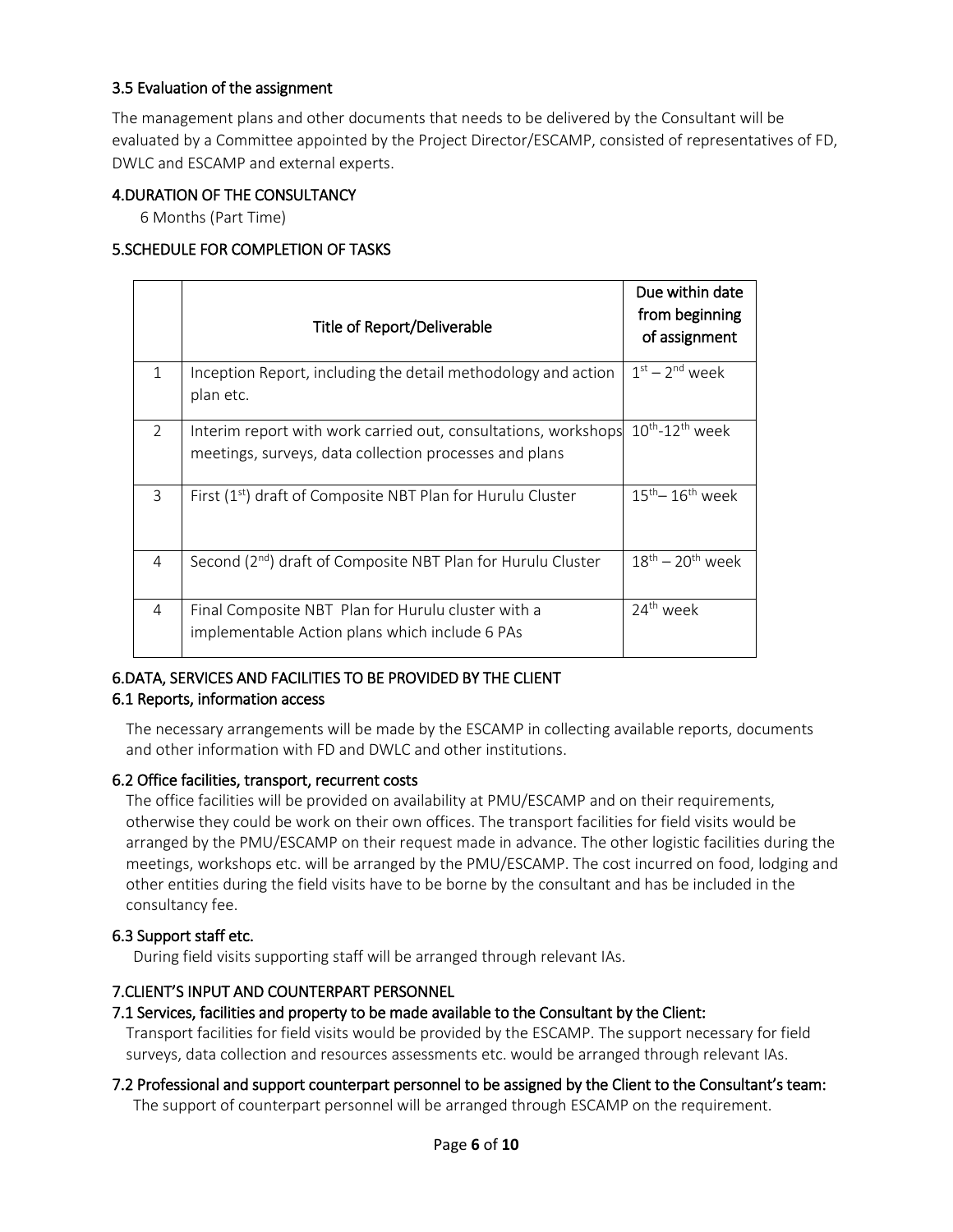# 8. REPORTING REQUIREMENT & TIME SCHEDULE FOR DELIVERABLES (i.e., REPORTS, DRAWINGS, etc.) THAT WILL BE REQUIRED OF THE CONSULTANT

|                | Deliverable                                                                                         | Format                                        | Frequency                              | Content                                                                                                                                                                                                                                                                                                                                                                                                                                                                                             |  |
|----------------|-----------------------------------------------------------------------------------------------------|-----------------------------------------------|----------------------------------------|-----------------------------------------------------------------------------------------------------------------------------------------------------------------------------------------------------------------------------------------------------------------------------------------------------------------------------------------------------------------------------------------------------------------------------------------------------------------------------------------------------|--|
| $\mathbf{1}$   | Inception<br>Report,<br>including<br>concept,<br>proposal,<br>and action<br>plan                    | hard<br>3<br>copies +<br>Soft Copy            | $1st - 2nd$ week                       | Inception Report, including the detail<br>methodology, action plan and plan of<br>consultations, discussions, meetings,<br>workshops and all related matters.                                                                                                                                                                                                                                                                                                                                       |  |
| $\overline{2}$ | Interim report with work<br>carried out, and planned                                                | hard<br>3<br>copies +<br>Soft Copy            | $10^{th}$ - $12^{th}$ week             | Interim report including consultations,<br>workshops, meetings, surveys held<br>and data collected, proposed sites,<br>proposed<br>current<br>and<br>activities,<br>management options, infrastructure<br>development, logistics improvements,<br>marketing, participatory<br>activities,<br>partnerships etc.                                                                                                                                                                                      |  |
| 3              | First $(1st)$ draft of Compos 3<br>NBT Plan for Hurulu Clust copies +                               | hard<br>Soft Copy                             | $15^{\text{th}} - 16^{\text{th}}$ week | Draft NBT management plan for<br>Hurulu Cluster, including proposed<br>sites, activities, management options,<br>capacity building, guiding, production<br>of<br>interpretation<br>materials,<br>infrastructure development, logistics,<br>marketing, participatory<br>activities,<br>partnerships etc. and action plans                                                                                                                                                                            |  |
| $\overline{4}$ | Second (2 <sup>nd</sup> ) draft of<br>Composite NBT Plan for<br>Hurulu Cluster                      | 3<br>hard<br>copies +<br>Soft Copy            | $18^{\text{th}} - 20^{\text{th}}$ week | Vision, Goal, objectives, target group,<br>main tasks, principles of protected<br>area tourism, types of tourism visitor<br>codes of conduct, linking tourism,<br>community<br>and<br>conservation,<br>interpretive design,<br>site selection,<br>potential activities, carrying capacity<br>planning<br>assessment,<br>and<br>visitor<br>services<br>management,<br>enhancement<br>and<br>management,<br>potential public private partnerships,<br>tourism<br>marketing,<br>tourists<br>management |  |
| 5              | Final Composite NBT Plat<br>for HKK cluster with<br>implementable Action pla<br>which include 6 PAs | hard<br>$\mathbf{3}$<br>copies +<br>Soft Copy | 24 <sup>th</sup> week                  | Include the contents given in 8.1(iii &<br>iv)<br>and<br>all<br>other<br>necessary<br>information.                                                                                                                                                                                                                                                                                                                                                                                                  |  |

### 8.1 Format, frequency, and contents of reports;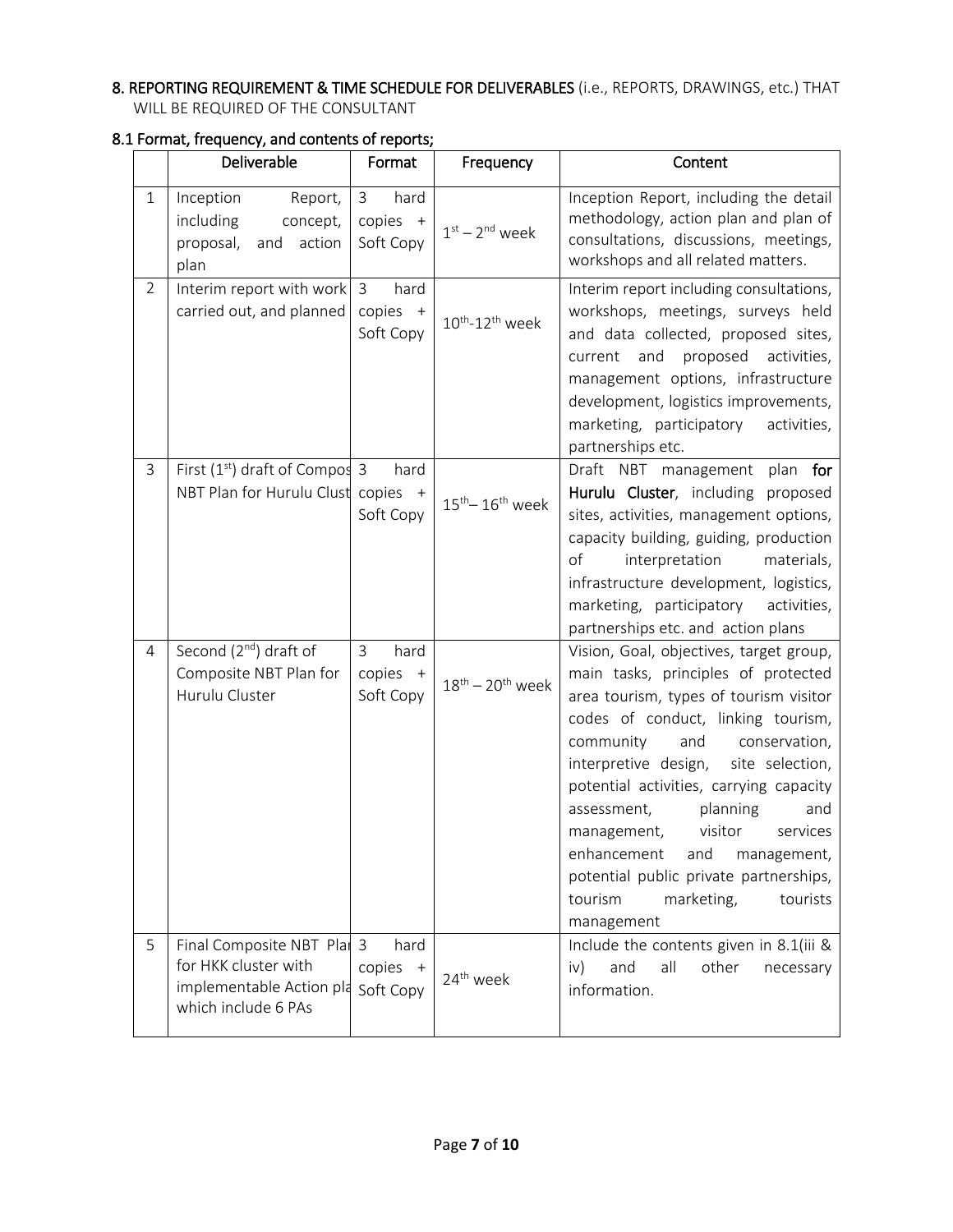#### 8.2 Person to receive deliverables

All deliverables should be delivered in given scheduled time to the officer and the address given below.

Project Director Ecosystem Conservation and Management Project (ESCAM "Sampath Paya" No 82, Rajamalwaththa Road Battaramulla,

#### 9. PROCEDURE FOR REVIEW OF DELIVERABLES

Process & response time for review of reports and other outputs Outputs of the assignment will be reviewed by a committee appointed by the PD/ESCAMP and will be respond within  $2 - 3$  weeks.

#### 10. TEAM COMPOSITION & QUALIFICATION REQUIREMENTS FOR THE KEY EXPERTS WHOSE CV AND EXPERIENCE WOULD BE EVALUATED.

#### 10.1 Position – NBTP Counterpart Consultant (Hurulu Cluster)

#### 10.2 Basic qualifications

 At minimum, a Master's Degree in a field related to Ecotourism, Tourism Management, Forestry, Conservation, Natural Resource Management, Ecology or a related field from recognized Institution/University.

#### 10.3 Required Experience

- Minimum of 10 years professional national/international experience in nature based tourism/ecotourism development planning, planning and design of nature based tourism activities, facilities, and business plans, environmental and natural resource management, including extensive field experience.
- At least 5 years proven experience working with various government and private sector agencies and community organizations, especially at the field level.
- **Specific proven experience working in the fore mentioned field within the context of Protected** Areas will be a benefit.
- Previous work experience in Sri Lanka or South Asia Region will be a benefit.

#### Core values & Competencies

- o Commitment
- o Diversity and inclusion
- o Integrity
- o Communication
- o Drive for result
- o Working with people
- o Team player

#### Functional Competencies

- o A high level of technical knowledge and the experience of proven ability to apply this knowledge to practical problems.
- o Team player with the ability to maintain good work relations with individuals of different backgrounds, and to work under pressure.
- o Leading and supervising.
- o Strong IT and analytical skills with ability to write and review technical reports.
- o Excellent written and spoken English.
- o Ability to follow instructions and procedures.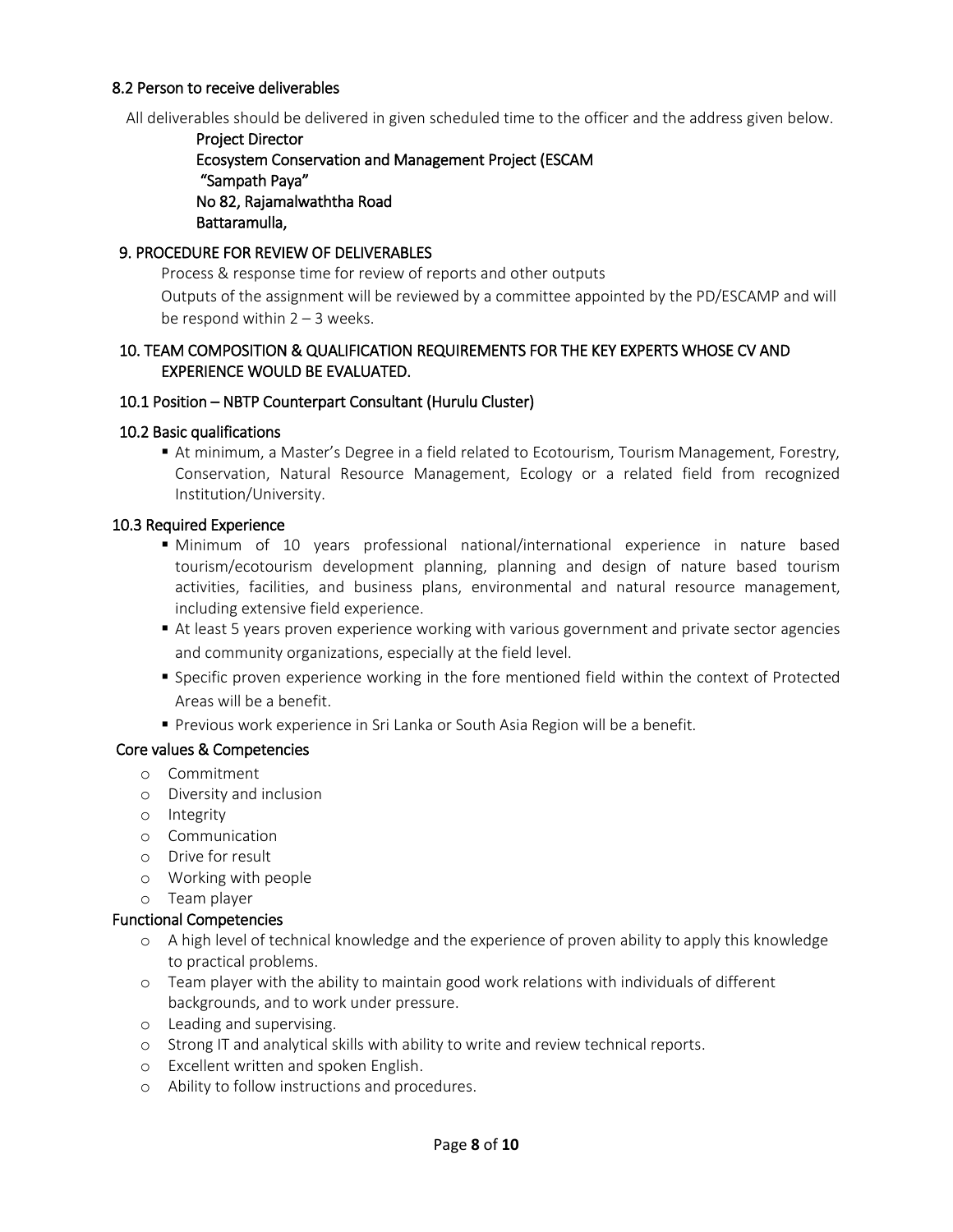- o Understanding on government financial regulation, administrative regulation and procurement guidelines.
- o Willingness to travel to and within Sri Lanka.
- o Planning and organization skills.
- o Networking.
- o Deciding and initiating actions.
- o Strong cross-cultural communication and resilience skills are very important.

## 11. PAYMENT SCHEDULE

| No           | Stage /Deliverable                                            | Due date                                   | Amount to be<br>paid |  |
|--------------|---------------------------------------------------------------|--------------------------------------------|----------------------|--|
| $\mathbf{1}$ | Inception Report, including the detail methodology, action    | Within 2 weeks                             | 15% of the           |  |
|              | including consultations, discussions, meetings,<br>plan       |                                            | total contract       |  |
|              | workshops and all related matters.                            |                                            | amount               |  |
| 2            | Interim report with work carried out, and planned             | Within $10 - 12$ <sup>th</sup>             | 20% of the           |  |
|              |                                                               | weeks                                      | total contract       |  |
|              |                                                               |                                            | amount               |  |
| 3            | First $(1st)$ draft of Composite NBT Plan for HKK Cluster     | Within 15 <sup>th -</sup> 16 <sup>th</sup> | 20% of the           |  |
|              |                                                               | weeks                                      | total contract       |  |
|              |                                                               |                                            | amount               |  |
| 4            | Second $(2^{nd})$ draft of Composite NBT plan for HKK Cluster | Within18 <sup>th</sup> - 20 <sup>th</sup>  | 20% of the           |  |
|              |                                                               | weeks                                      | total contract       |  |
|              |                                                               |                                            | amount               |  |
| 5            | Final Composite NBT Plans for HKK Cluster including site      | On 24 <sup>th</sup> week                   | 25% of the           |  |
|              | specific implementable action plans                           |                                            | total contract       |  |
|              |                                                               |                                            | amount               |  |

### 12.APPLICATION REQUIREMENTS

The interested candidates are requested to forward their applications, with following documents in registered post to reach the address given below on or before ……October, 2021;

- **Service** A covering Letter
- **Executive** CV with academic qualifications and details of related experiences
- **Marine** A Conceptual Proposal reflecting on the requirements of this TOR. Consider the following information in preparing the Conceptual Proposal;
	- o The assignment expects a minimum of 120 working days within a 6 month period,
	- o Conceptual Proposal should include an action plan and methodology for the assignment based on the total number of days and the ToR provided herewith.
	- o On request of the consultant, transport arrangements for fieldwork will be arranged by the PMU/ESCAMP, but the other costs related to food, lodging and miscellaneous needs have to be borne by the Consultant.
	- o An estimated lump sum fee for the completion of the assignment with a break down (inclusive of per diem/consultancy fee, food & lodging, and other miscellaneous costs).

### Project Director